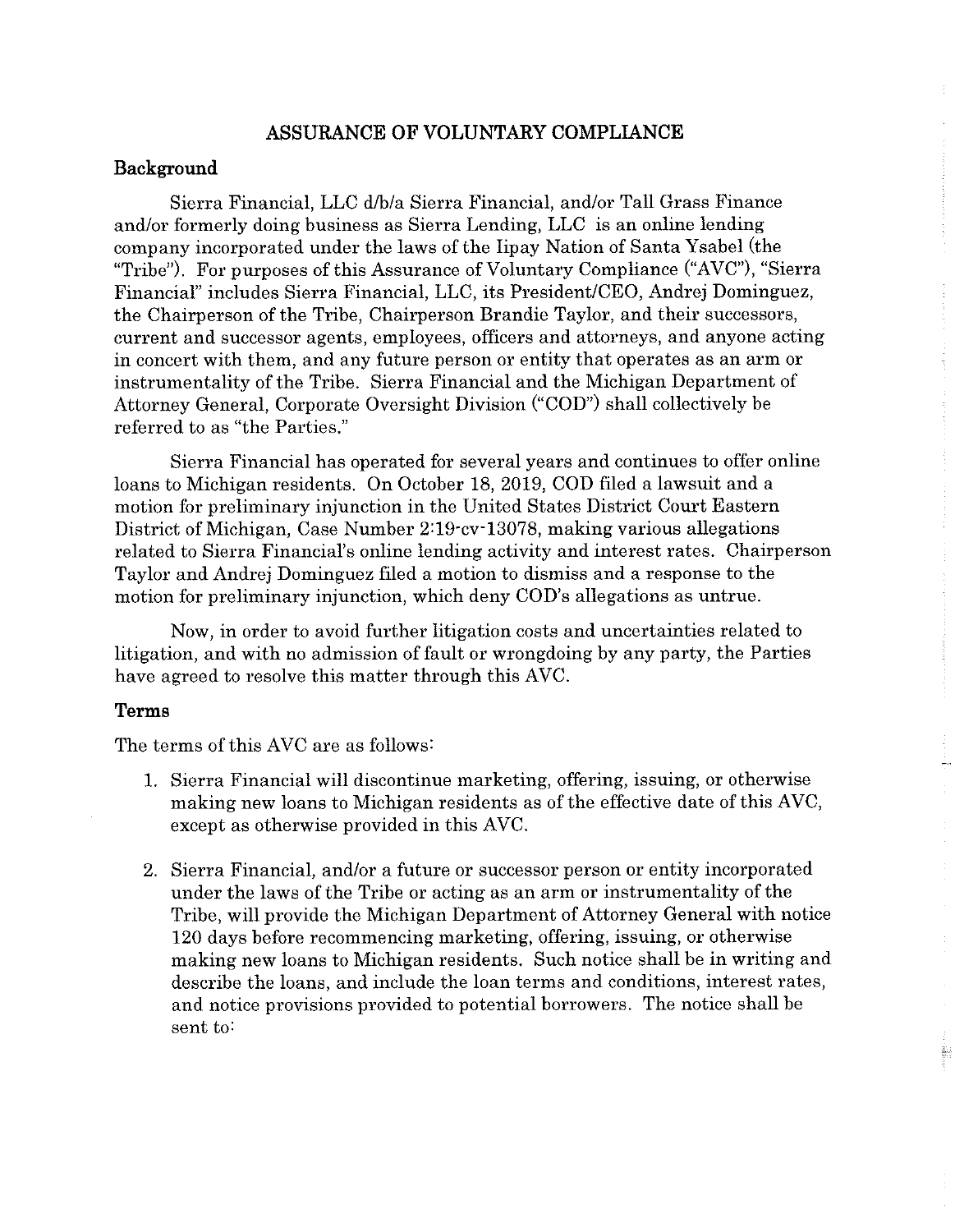Division Chief, Corporate Oversight Division 525 West Ottawa Street PO Box 30736 Lansing, MI 48909

- 3. Upon receipt of the notice described in Paragraph 2, the Attorney General reserves the right to file a lawsuit against Sierra Financial relating to the marketing, offering, issuing, or otherwise making new loans to Michigan residents described in the notice.
- 4. Sierra Financial may continue servicing and collecting on loans to Michigan residents outstanding as of the effective date of this AVC subject to the following:
	- a. Notwithstanding the balances owed by Michigan residents, Sierra Financial may only continue collections until Michigan residents have repaid the principal amount borrowed.
	- b. All money collected shall be applied towards the principal amount borrowed.
- 5. Sierra Financial is making the assurances contained in this AVC in reliance upon an assurance that COD will stipulate to dismiss the lawsuit filed in the Eastern District of Michigan, Case Number 2:19-cv-13078, without prejudice, and without costs or fees to either party. Concurrent with this AVC, COD is presenting to Sierra Financial an executed copy of the stipulated order of dismissal included as Attachment A to this AVC. COD will file the stipulated order of dismissal promptly after the effective date of this AVC.
- 6. In consideration for the assurances made in this AVC, COD releases and discharges Chairwoman Taylor, Andrej Dominguez, Sierra Financial, and the Tribe and any of their parent entities, affiliates, subsidiaries, predecessors, successors or assigns, and each and all of its past or present officers, directors, associates, shareholders, controlling persons, representatives, employees, attorneys, counselors, advisors, service providers or agents (collectively "Released Parties"), from any and all claims, demands, rights, actions, causes of action, and liabilities, of any kind or nature whatsoever, including, without limitation, those that are related to, arise from, connected to or based directly or indirectly on the claims in the lawsuit filed in the Eastern District of Michigan, Case Number 2:19-cv-13078. COD shall not file a new action relating to any matters that were, or could have been, raised in the lawsuit filed in the Eastern District of Michigan, Case Number 2:19-cv· 13078, except as described in paragraph 8 of this AVC. This assurance does not bind any other agencies, boards, commissions, or offices of the State of Michigan. This assurance shall not be construed as a waiver or release of claims asserted or that may be asserted by individual consumers. The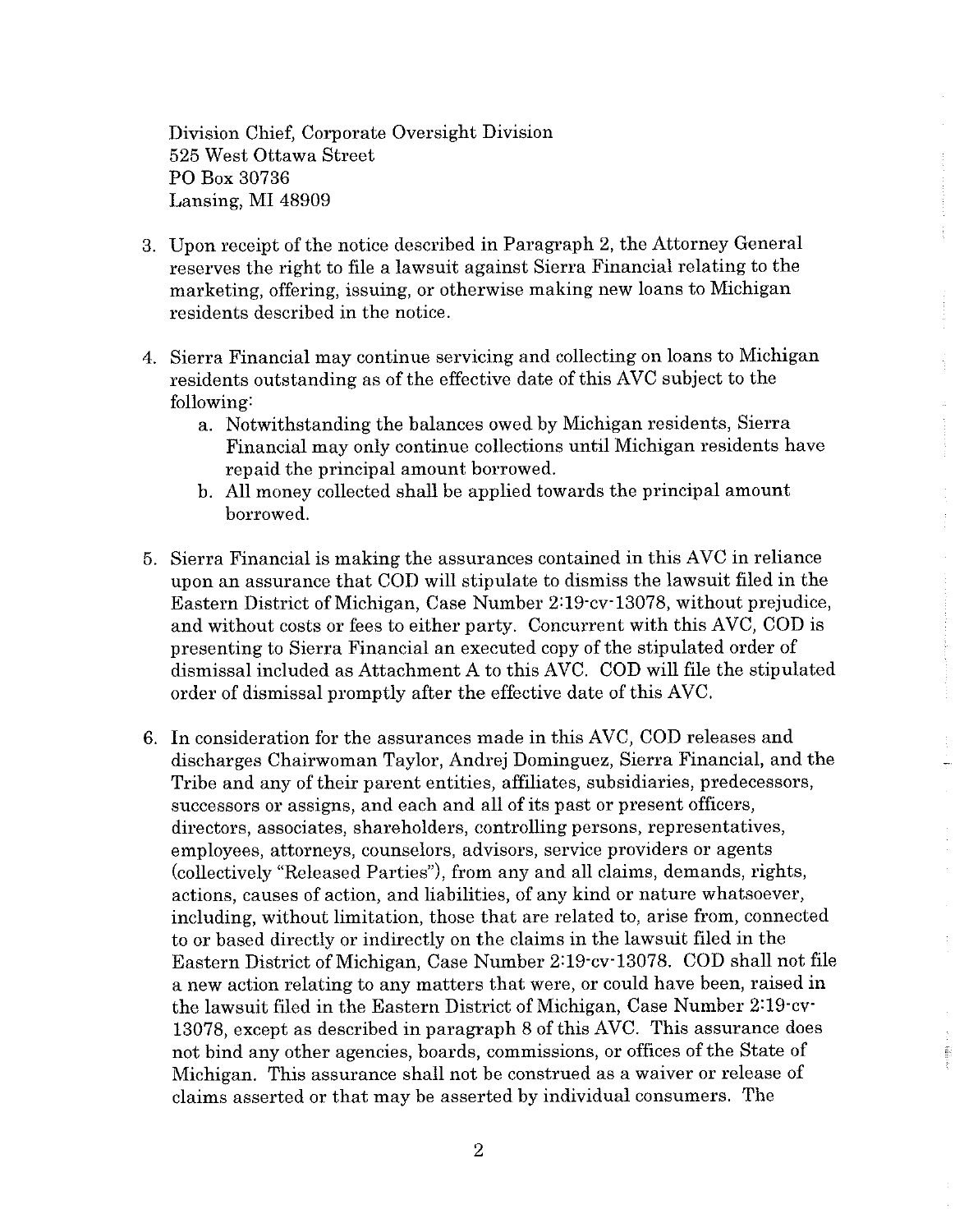release outlined in this paragraph does not release any lawsuit that the Attorney General may file against Sierra Financial relating to the marketing, offering, issuing, or otherwise making new loans to Michigan residents after the effective date of this AVC. Such a lawsuit is specifically reserved as described in paragraph 3 of this AVC.

- 7. In consideration for the dismissal of the lawsuit, Sierra Financial releases and discharges the Michigan Department of Attorney General and any of its predecessors, successors, or assigns, and each and all of its past or present representatives, employees, attorneys, counselors, advisors, or agents, from any and all claims, demands, rights, actions, causes of action, and liabilities, of any kind or nature whatsoever, including, without limitation, those that are related to, arise from, connected to or based directly or indirectly on the claims in the lawsuit filed in the Eastern District of Michigan, Case Number 2:19-cv· 13078.
- 8. If Sierra Financial does not act in accordance with these assurances, the release of claims described in paragraph 6 shall be void and the Attorney General shall not be bound by the terms of this AVC.
- 9. The Parties acknowledge and agree that this AVC contains the entire understanding of the Parties and supersedes and forever terminates all prior and contemporaneous representations, promises, agreements, understandings, and negotiations, whether oral or written, with respect to its subject matter. The Parties further agree that this AVC may only be amended, modified, or supplemented by a duly executed writing signed by each party.
- 10. The signatories to this AVC represent and warrant that they have the legal capacity and authority to enter into this AVC on behalf of Sierra Financial and COD.
- 11. No Admission. This AVC is not an admission of liability or wrongdoing by Andrej Dominguez, Chairwoman Taylor, Sierra Financial, the Tribe or the Released Parties on the allegations made by the COD. Andrej Dominguez, Chairwoman Taylor, Sierra Financial, the Tribe and the Released Parties do not admit the allegations made by the COD.
- 12. Third-Party Actions. It is the intent and understanding between the Parties that this AVC does not create any private rights or remedies against Andrej Dominguez, Chairwoman Taylor, Sierra Financial, the Tribe or the Released Parties or create any liability for Andrej Dominguez, Chairwoman Taylor, Sierra Financial, the Tribe or the Released Parties or limit defenses of Andrej Dominguez, Chairwoman Taylor, Sierra Financial, Tribe or the Released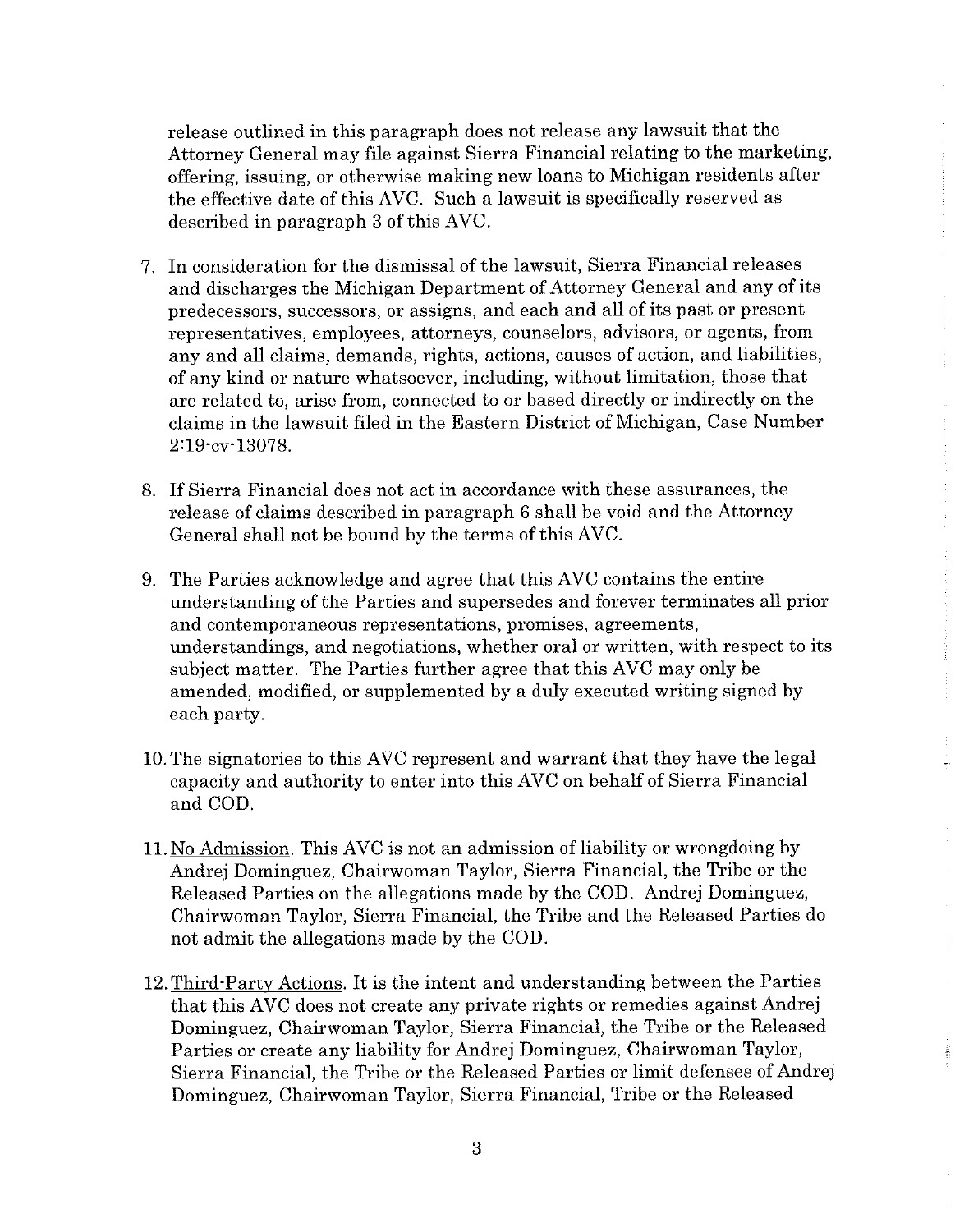Parties against any person, entity or governmental agency not a party to this AVC. Andrej Dominguez, Chairwoman Taylor, Sierra Financial, the Tribe or the Released Parties expressly reserve all defenses to all persons, entities and governmental agencies not a party to this AVC, including the defense of sovereign immunity.

- 13. Each person signing this AVC acknowledges and represents that: (a) they have read this AVC in its entirety and fully understand all of its terms, conditions, ramifications, and consequences; (b) they unconditionally consent to the terms of this AVC; (c) they have consulted with or had ample opportunity to consult with legal counsel of his, her, or its choosing prior to executing this AVC; (d) they have freely and voluntarily signed this AVC; and  $(e)$  the consideration received by each party as described in this AVC is adequate.
- 14. The Parties agree that facsimile or electronically·transmitted signatures may be submitted in connection with this AVC and are binding to the same extent as an original signature.

[This space intentionally left blank]